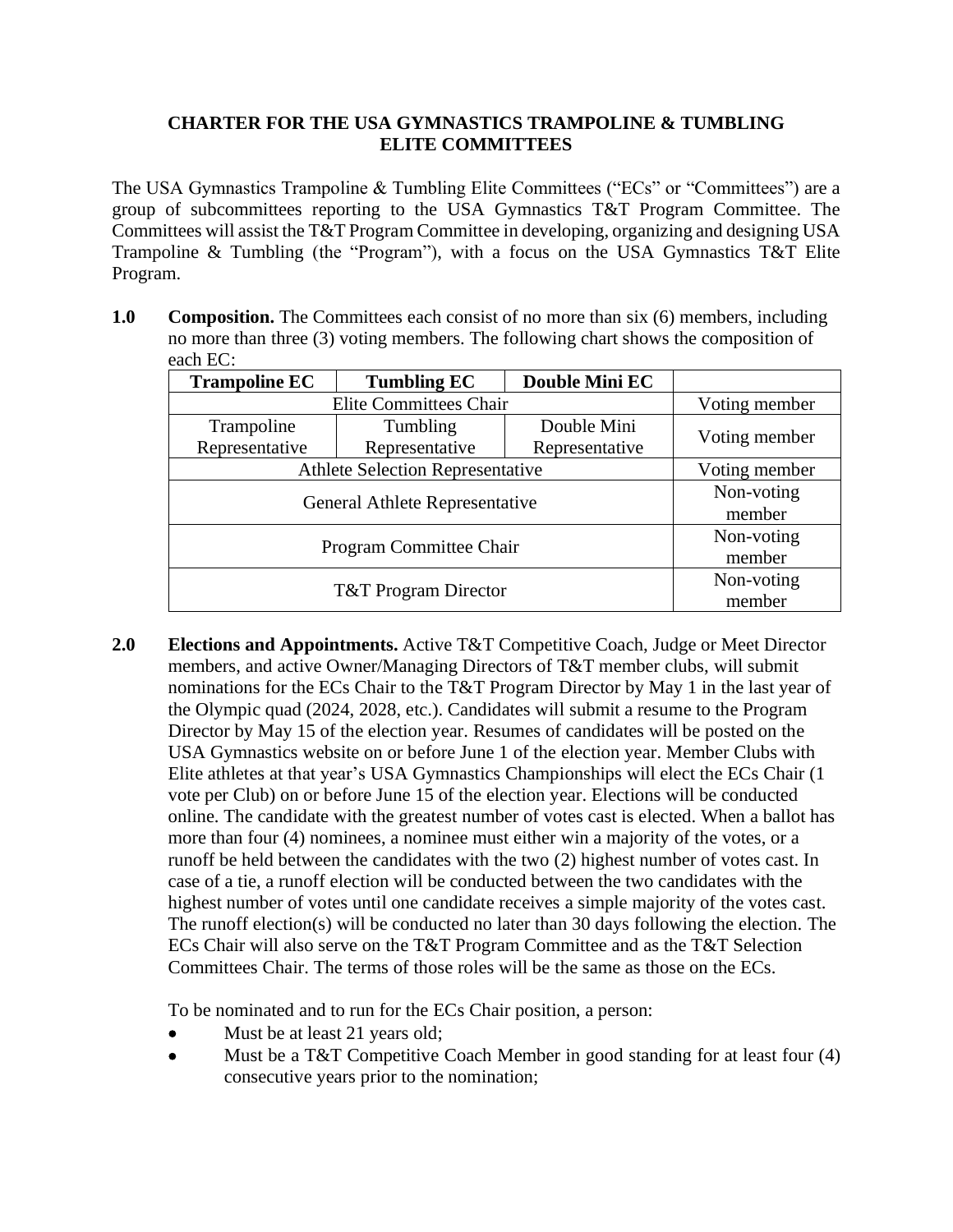- Must be currently active in National Team activities as a coach of an Elite athlete; and
- Must have been the primary coach of an athlete who has competed at an official USA Gymnastics international competition (i.e., a competition selected or assigned by a USA Gymnastics T&T Selection Committee) in the current or immediately preceding quadrennial cycle.

Active T&T Competitive Coach, Judge or Meet Director members, and active Owner/Managing Directors of T&T member clubs, will submit nominations for the ECs discipline representatives (Trampoline Representative, Tumbling Representative, and Double Mini Representative) to the T&T Program Director by May 1 in the second year of the Olympic quad (2022, 2026, etc.). Candidates will submit a resume to the Program Director by May 15 of the election year. Resumes of candidates will be posted on the USA Gymnastics website on or before June 1 of the election year. Member Clubs with Elite athletes at that year's USA Gymnastics Championships will elect the ECs discipline representatives (1 vote per Club) on or before June 15 of the election year. Elections will be conducted online. The candidate with the greatest number of votes cast is elected. When a ballot has more than four (4) nominees, a nominee must either win a majority of the votes, or a runoff be held between the candidates with the two (2) highest number of votes cast. In case of a tie, a runoff election will be conducted between the two candidates with the highest number of votes until one candidate receives a simple majority of the votes cast. The runoff election will be conducted no later than 30 days following the election. The ECs discipline representatives will also serve on the T&T Selection Committees. The terms of those roles will be the same as those on the ECs.

To be nominated, and to run, for an EC Discipline Representative position, a person:

- Must be at least 21 years old;
- Must be a T&T Coach Member in good standing for at least two (2) consecutive years prior to nomination;
- Must be actively involved in the Program;
- Must be a National Team member or have a National Team athlete in the current or most recent quadrennial cycle; and
- Must have been the nationally assigned or personal coach of an athlete in the applicable discipline (i.e., trampoline, tumbling, or double mini) who has competed at an official USA Gymnastics international assignment in the current or last quadrennial cycle.

The Athlete Representatives are appointed by the USA Gymnastics Athletes Council in the second year of the Olympic quad (2022, 2026 etc.). The Athlete Selection Representative will also serve on the T&T Selection Committee. The terms of that role will be the same as those on the ECs.

The Program Director will serve for the duration of their employment by USA Gymnastics in that role.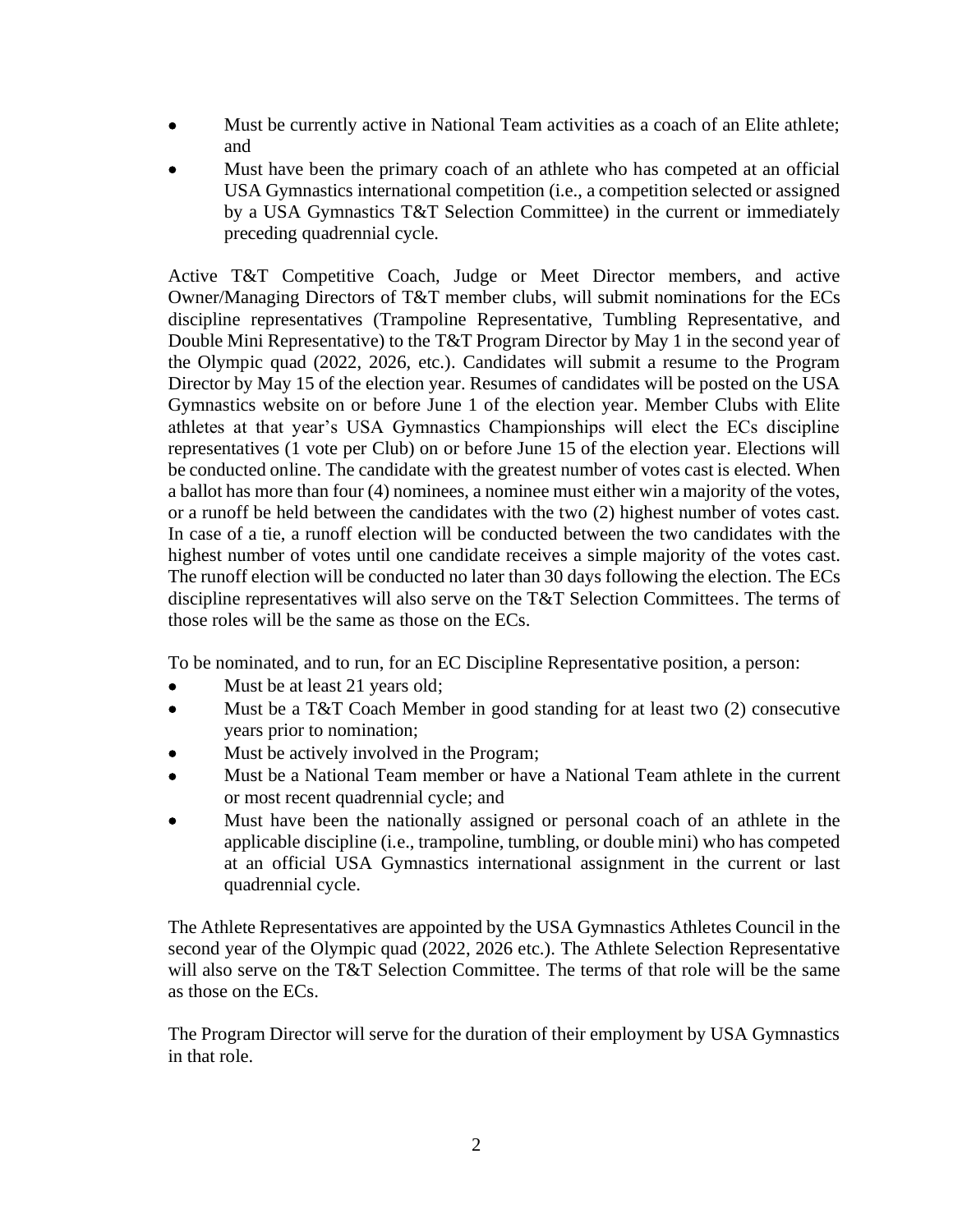**3.0 Meetings and Minutes.** The Committees shall meet at least quarterly by telephone or videoconference and shall hold at least one in-person meeting each calendar year. The Committees may hold more frequent meetings as necessary or desirable. A majority of the voting Committee members present at a meeting shall constitute a quorum. Once a quorum is established, a majority vote of the present Committee members shall constitute action of the Committees. The Committees shall maintain minutes of all meetings, and publish these on the USA Gymnastics website.

The T&T Program Manager shall coordinate with and assist the Committee. The ECs Chair will secure, correlate, and disseminate agenda items for meetings and conference calls in advance of the meetings and calls. Unless determined otherwise for a particular meeting by action of the Committee: (a) the four (4) T&T National Coordinators and any U.S. members of the Fédération Internationale de Gymnastique ("FIG") Trampoline Technical Committee will be invited to attend meetings as guests; and (b) the outgoing ECs Chair will be invited to attend meetings as a guest for 6 months after their term ends.

- **4.0 Action Without a Meeting.** The Committees may take action without a meeting if written notice as described in this section (the "Notice") is given to each Committee member, and each member by the time stated in the Notice either votes in writing for or against such action, abstains in writing from voting, fails to respond or vote, or fails to demand in writing that action not be taken without a meeting. The Notice shall state the action to be taken, the time by which a Committee member must respond, and that failure to respond by the time stated in the Notice will be treated as an abstention. If, at the end of the time stated in the Notice, a majority of the Committee members have voted for the proposed action, then the action is approved and constitutes action of the Committee. All communications under this section may be transmitted or received by the Committees by email or other form of electronic communication. Action taken pursuant to this Section has the same effect as action taken at a meeting of the Committee.
- **5.0 Term limits.** All members of the ECs (excluding Athlete Representatives) will serve a four (4) year term that begins on August 1 of the election year and ends on July 31 of the fourth year. Elections will take place in the fourth year of each term. Committee members shall not serve more than three (3) consecutive terms in the same role.

The Athlete Representative will serve a four (4)-year term that begins on August 1 of the election year and ends on July 31 of the fourth year. The Athlete Representative shall not serve more than two (2) consecutive terms in the same role.

**6.0 Voting.** If a Committee member recuses themselves from a Committee vote for any reason, then a representative of another EC, appointed by the ECs Chair, may vote instead. For example, if the Trampoline Representative recuses themselves, then the ECs Chair may appoint either the Tumbling Representative or Double Mini Representative to vote instead. If the Athlete Selection Representative recuses herself or himself from voting for any reason, then the General Athlete Representative will cast that vote instead. If the General Athlete Representative also recuses herself or himself from voting for any reason, then a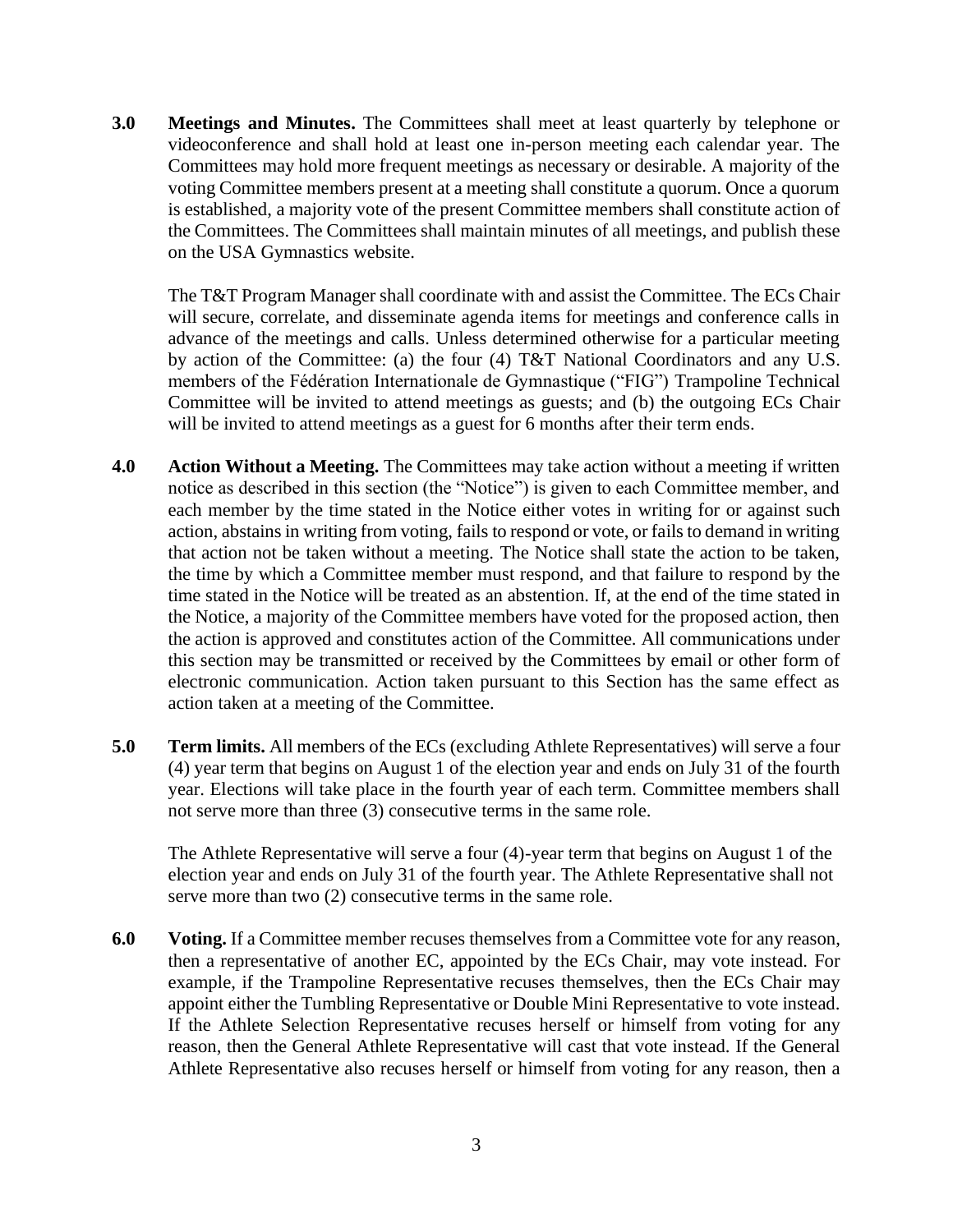replacement athlete representative (approved in advance by the Athletes Council) will cast the vote instead.

**7.0 Vacancies and Removal.** A Committee member's position on a Committee is regarded as an interim vacancy if a committee member is unable to perform their duty for a limited period of time not to exceed 1 year (e.g., is not able to attend meetings or participate in committee business for a limited duration, or has an interim suspension imposed). For an interim vacancy, the remaining ECs members will appoint an interim replacement. The interim replacement must be an individual who is qualified to fill the role. Any interim replacement Athlete Representative must be approved in advance by the Athletes' Council.

A Committee member's position on a Committee becomes permanently vacant upon the member's resignation, removal, incapacity, disability or death, or upon the expiration of the member's term. Any member may resign at any time by giving written notice to the ECs Chair, except the ECs Chair's resignation shall be given to the PC Chair. Members of the Committee will be removed by the Committee if they fail to attend in person or participate by telephone or videoconference in at least three fourths (3/4) of the regular meetings of the Committee during any twelve (12) month period, unless they are able to demonstrate to the other Committee members that the presence of exigent circumstances caused and excused the absences. A member shall be removed in accordance with the preceding sentence by the affirmative vote of a majority of the voting power of the Committee (excluding the absent member). A member may also be removed for cause at any duly noticed meeting of the Committee, and after being provided an opportunity for the member to be heard by the Committee, upon the affirmative vote of at least two-thirds (2/3) of the total voting power of the Committee (excluding the member in question).

For any permanent vacancy occurring in a Committee with less than one year remaining in the term, the remaining ECs members will appoint a replacement in the same manner as an interim replacement.

Any permanent vacancy occurring in a Committee with one year or more remaining in the term, shall be filled as set forth in Section 2.0. A member elected to fill a vacancy shall be elected for the unexpired term of such member's predecessor in office. The remaining ECs members may appoint an interim replacement until the election is complete. The appointment process or election will be conducted in a timely manner.

- **8.0 Committee Duties.** The Committees will support and advise USA Gymnastics, including the Program Director, with respect to the following:
	- Working closely with the Program Director and Program Committee Chair;
	- Contributing to the development of a well-organized and well-designed Elite Program for the disciplines of Trampoline, Synchronized Trampoline, Double Mini Trampoline, and Tumbling in the United States consistent with the goals and objectives of USA Gymnastics;
	- Reviewing and contributing to the drafting of athlete and coach selection procedures and policies, as assigned by the Program Committee;
	- Supporting USA Gymnastics, the Program and its Rules & Policies;